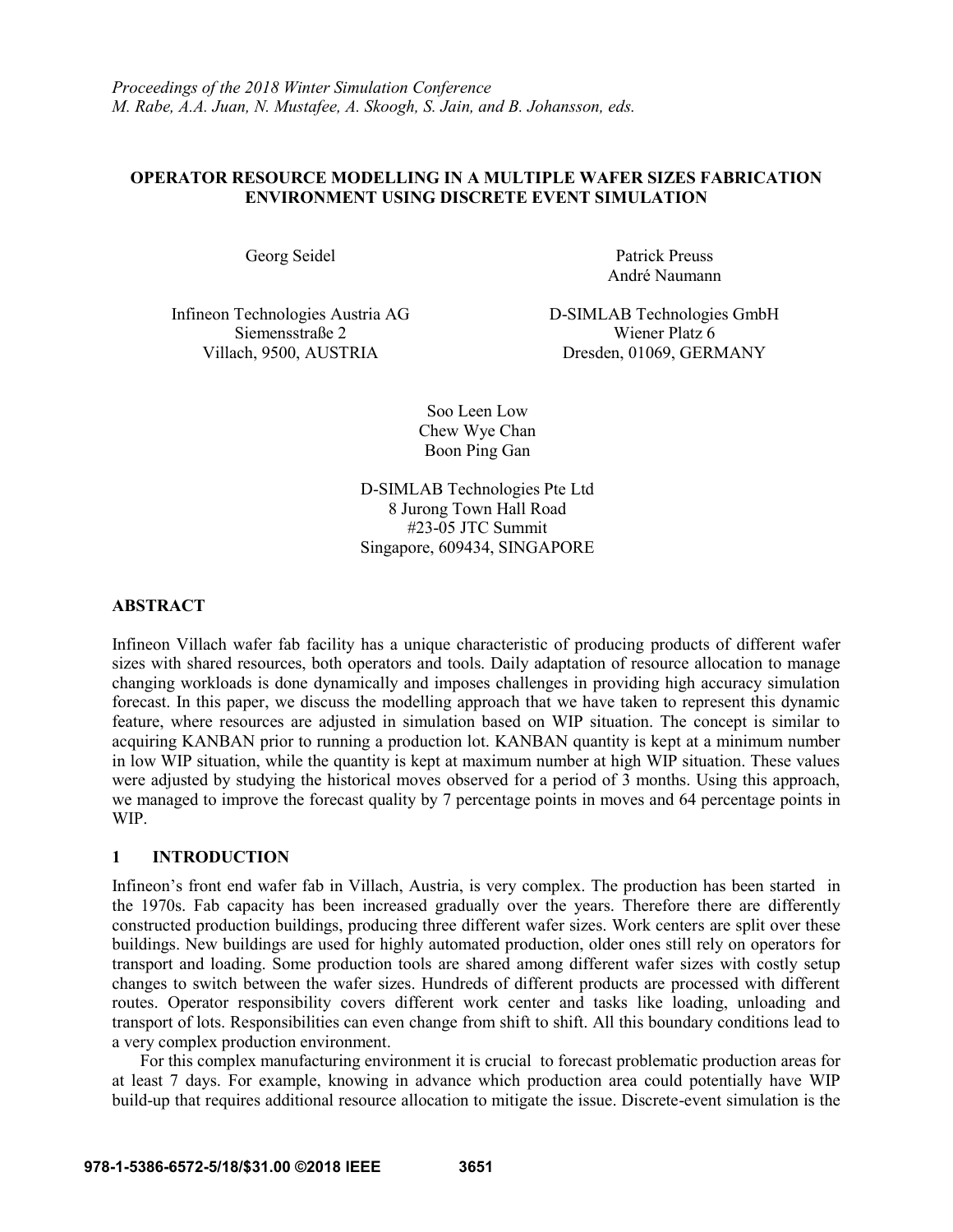best approach to provide such a forecast, and similar works have already been done by our colleagues at other Infineon sites, such as Infineon Dresden (Scholl et al. 2011) in Germany and Infineon Kulim in Malaysia (Seidel et al. 2017).

Though the application of simulation forecast has been done before, we faced different challenges in the Villach fab due to its unique characteristics. One of these characteristics is the sharing of tool and operator resources from production lines of 150mm, 200mm, and 300mm. Some tools require a high setup effort to convert between different wafer sizes, which means any switch over may be associated with a critical WIP build-up situation. Also, operators are assigned to handle certain tools. These tools are sometimes running different wafer sizes. Often, priority of production is on 200mm wafers and leads to WIP build for 150mm wafers due to lack of operators. Production control department manages this situation by dynamically allocating limited operator resources to clear the WIP, when the WIP reaches a certain level. Though this maybe not the best way to manage the production line, it is at this point in time the best available option to maximize utilization of the available operator resources.

The issues described above post challenges to achieve high accuracy simulation forecast. In this paper, we discuss our approach in addressing the challenge of dynamic operator resources allocation. We provide an overview of our simulation model in Section 2. This is then followed by a discussion of the modelling approach to address the dynamic operator allocation in Section 3. In Section 4, we share the forecast comparison with reality, and conclude the paper in Section 5.

#### **2 SIMULATION MODEL**

The key modelling elements for the Villach simulation model are: process flows, tools, tool dedications, process time and throughput, wafer starts, and dispatch rules as discussed in Georg et. al. 2017. However, these modelling elements are not sufficient to represent the complexity of the Villach fab. Two additional modelling elements are required to achieve usable forecast quality, namely bridge tools and dynamic operator resource modelling.

The bridge tools are defined as production tools that can process lots of different wafer sizes. Usage of bridge tools reduces capital investment of the fab, and if setup changes are managed appropriately, will have minimal impact to the production line performance. A typical condition to switch a tool from one wafer size to another is an anticipated high WIP situation of one wafer size and a simultaneously low WIP situation of another wafer size. To model this behavior, we introduced a new modelling feature in D-SIMCON Simulator (D-SIMCON 2018) where for each bridge tool and wafer size a low and a high WIP threshold can be defined. The tool is considered for switching from its current wafer size to another if the corresponding wafer size WIP level is below the low WIP threshold, and the target wafer size WIP level is above the high WIP threshold. The challenge is setting appropriate WIP levels. Necessary information is derived from historical data analysis, by observing typical low and high WIP situations at the bridge tool group. Besides the condition to switch between wafer sizes, we also need to consider the fact that switching the tool requires substantially high setup times in some cases. This setup times are basically capacity loss, and there is no chance of regaining the capacity. Typically, a bridge tool will stay at the same setup for a minimum duration of time before switching to another wafer size again. The simulation model enables this behavior by using a parameter called minimum duration before setup change. One question was whether this duration should be calculated by cumulating the time the tool run production lots, or by using the elapsed time the tool has stayed in the current wafer size setup. We have decided for the latter because the accumulation of productive run time might extend the time a bridge tool stays on the same wafer size setup unnecessarily.

As discussed earlier, within production line operator resources are limited. Each operator is responsible to run more than one tool, and at times, this results in a WIP build up situation due to focusing on production of a specific wafer size. The number of operators is dynamically adjusted to mitigate such situations. Detailed operator modelling can be an option to portrait this characteristic in simulation. However, it is challenging to set this up because operator data like load/unload time, and data associated with an operator skillset that defines what they are capable of doing is not available in a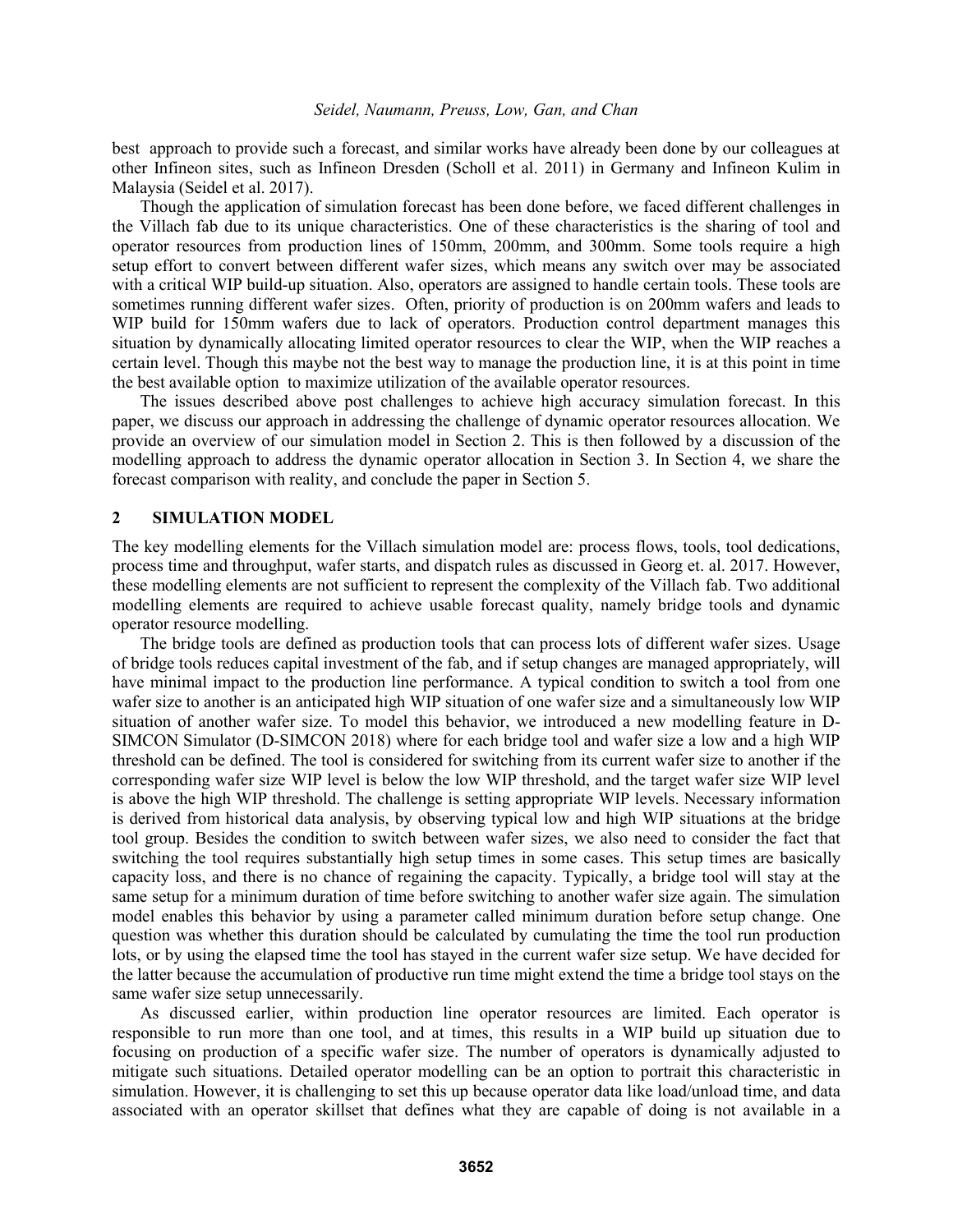structured form. As such, we have decided to take a different approach, which is to borrow the KANBAN concept to model the dynamic operator assignment. This is discussed in details in the next section.

## **3 DYNAMIC KANBAN**

Traditional KANBAN system limits the WIP level in a certain work area (Ohno 1988). The system was originally designed to control the WIP level to reduce excessive wait time within the KANBAN steps. Due to the nature of the KANBAN as a resource, it is a good alternative to represent operator resources in the simulation model. However, due to the dynamic nature of operator assignment in reality, the KANBAN system is modified to fit our modelling requirement.

The objective of the dynamic KANBAN is to model a varying throughput for selected work areas, whereby we try to keep the WIP in work areas between two levels. KANBAN is assigned to a specific work area. Once the WIP at the work area exceeds the upper limit we allow additional KANBAN to be requested, therefore we increase the work area throughput and reduce the WIP level. When the WIP drops below a threshold, KANBAN resource is removed from the work area, reducing the throughput and therefore increases the WIP.

In order to adapt the KANBAN to model dynamic operator assignment like in reality, the lower and upper WIP thresholds are required to determine the low and high throughput KANBAN values. This is needed to model the dynamic nature of the operator resource in a particular work area. In reality, when WIP exceeds the limit in a particular work area, more operators will be assigned to process the WIP and this reduces the WIP at the work area. We analyzed the hourly WIP level of a work area over the period of 60 days and the lower and upper WIP thresholds were determined by the 20th and 80th quantile as shown in Figure 1.



Figure 1:  $20<sup>th</sup>$  and  $80<sup>th</sup>$  quantile of work area WIP.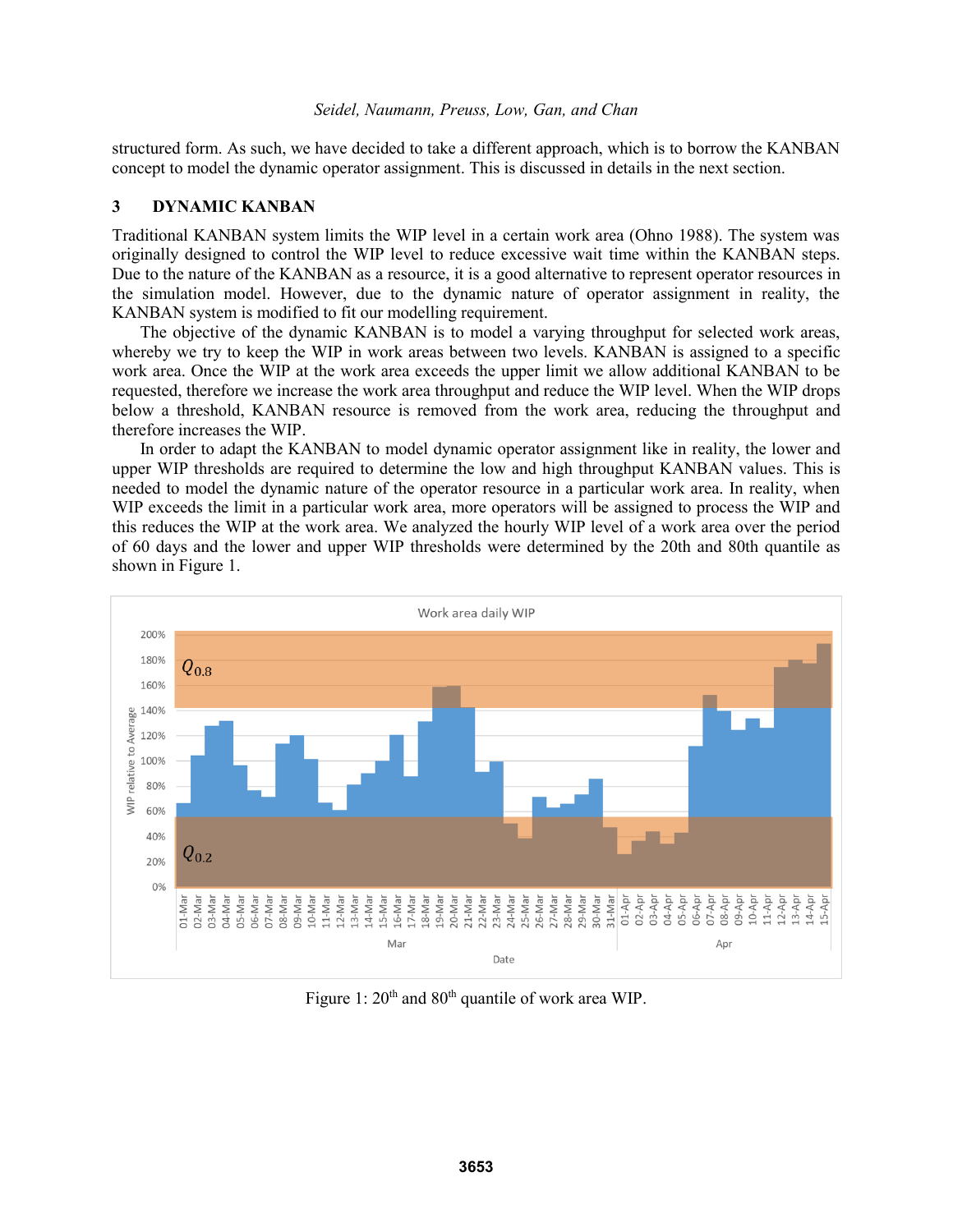To identify the low throughput KANBAN value, we first measured the moves typically done when the WIP level is increasing. Accordingly we checked the WIP dropping situations for the high throughput KANBAN value. Figure 2 (segment of chart in purple color) shows an example of timeframes when the WIP was dropping. The value for average moves within these periods was calculated.



Figure 2: Work areas hourly moves and WIP in WIP decreasing situations.

We then adapted Little's law ( $L=\lambda W$ ) and set these WIP increasing/decreasing moves as arrival rate  $\lambda$ with the average weighted process time as service rate W. The average number of customers in the system (L) will then be used as the upper/lower KANBAN value for the modelling.

During simulation run time, the WIP level is checked to determine if it falls below or above the WIP threshold value and it will trigger the usage of the corresponding KANBAN limits. Currently the check is done once per day at 6 AM as to mimic planning meetings at the start of the day shift where it is decided to speed up or slow down certain work areas. The frequency of switching and its impact to the forecast quality is still subject for further analysis.

However there are limitations to this modelling approach. Operator assignment in reality is dynamic and affected by multiple factors, such as the total manpower available in a particular shift which the dynamic KANBAN does not take into account. Furthermore, the dynamic KANBAN feature is used to increase or decrease KANBAN resources to mimic the reality of operator assignment based on a changing WIP level. The WIP level could change due to multiple factors others than the variance of operator resources, such as tool downs, and tool dedications that could result in changing WIP levels too. This would also trigger the KANBAN to change. In these cases, changing of KANBAN value might not have the intended effect.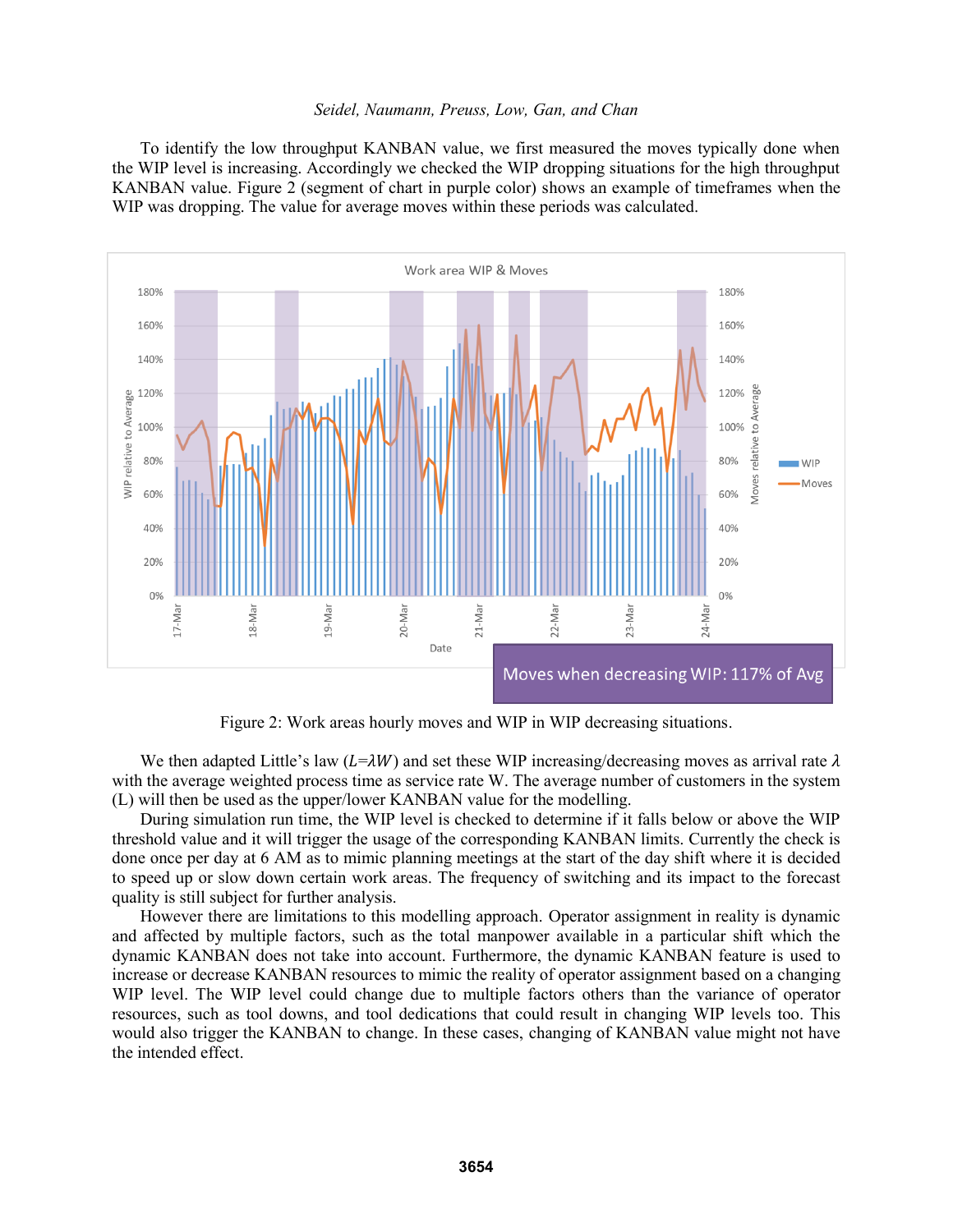# **4 COMPARISON TO REALITY**

For verification we used a set of equipment in lithography area. In the original scenario the work area throughput was only limited by the equipment's capacity. Like shown in Figure 3 the simulation model will fully use capacity and clear all waiting WIP within the first two to three days. The initial high simulation moves decreased due to missing available WIP in the later part of the forecast period. In reality however, the work area was not running at its full capacity for the first four days. During this time period WIP significantly increased. Only at day 4 more operating resources were assigned, allowing the tools to increase their throughput and consequently reduced the WIP.



Figure 3: Base simulation model with high capacity.

Note that the maximum of daily moves in simulation is approximately the same as in reality. This implies that the tool capacity is modelled correctly, but the forecast quality for work center moves is low. In the first days of the simulation run moves were typically higher than in reality, followed by a period with lower moves in simulation compared to reality. This has a significant negative impact on the WIP forecast quality for work areas because simulation WIP is constantly too low.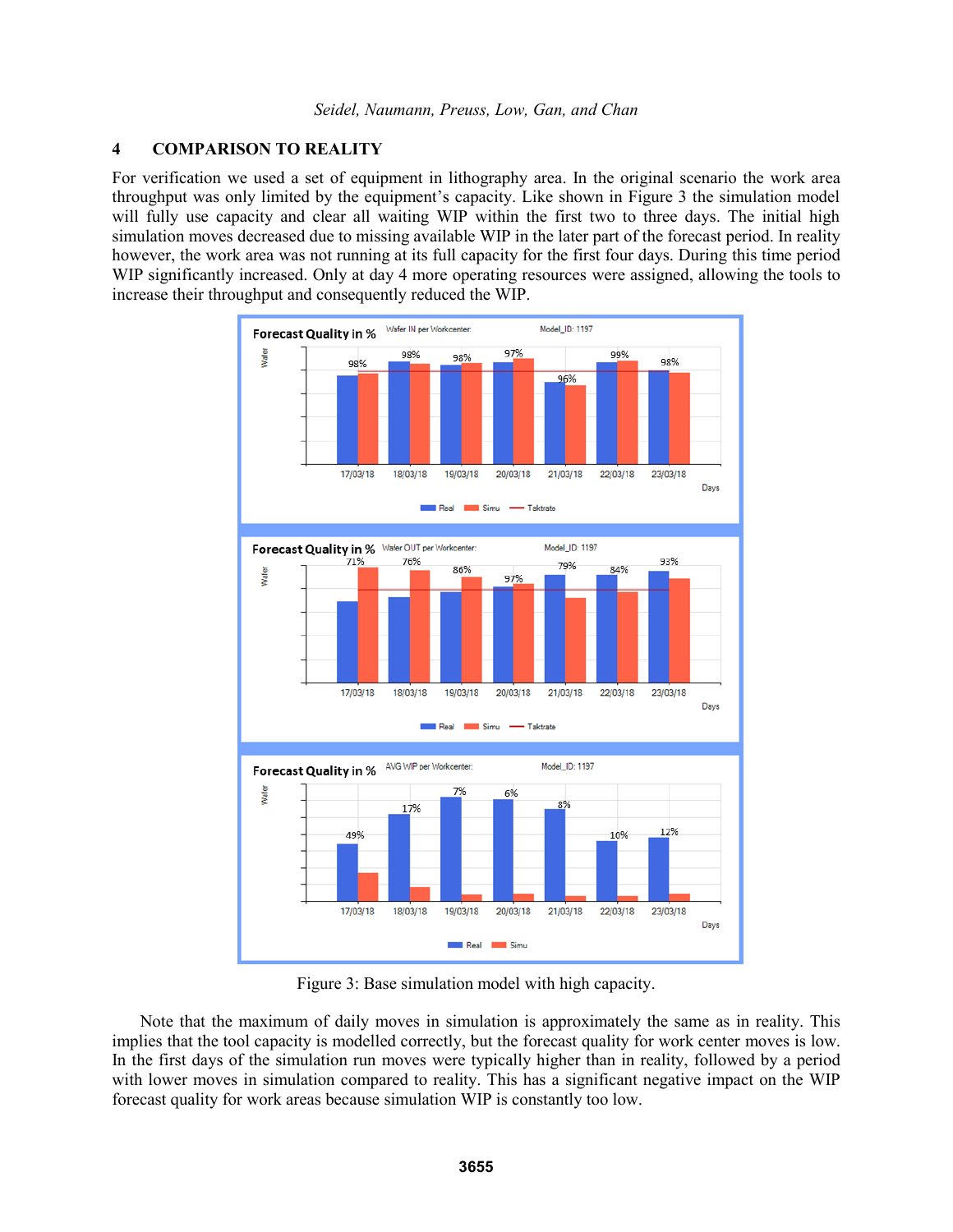

Figure 4: Model with static KANBAN as constant capacity limiter.

Our first approach to solve that issue used a constant throughput limit based on the work areas typical capacity shown in Figure 4. Moves were reduced by setting a static KANBAN value acting as a limit for excessive moves on the first days of simulation. As a result simulation WIP increased in the same manner as in reality. However during the second part of the forecast period simulation moves were now considerably less than in reality, as our model was not able to allocate additional resources after day 4. Consequently the lower simulation moves led to a higher WIP.

Figure 5 shows the forecast with the dynamic KANBAN approach, which improved the modelling of such a dynamic situation. Initial days of the forecast period are comparable to the previous approach, resulting in lower simulation moves and increasing WIP. By day 4, the upper WIP threshold was reached or exceeded and additional KANBAN was provided for the work area. As a result simulation moves increased and subsequently WIP dropped to a lower level.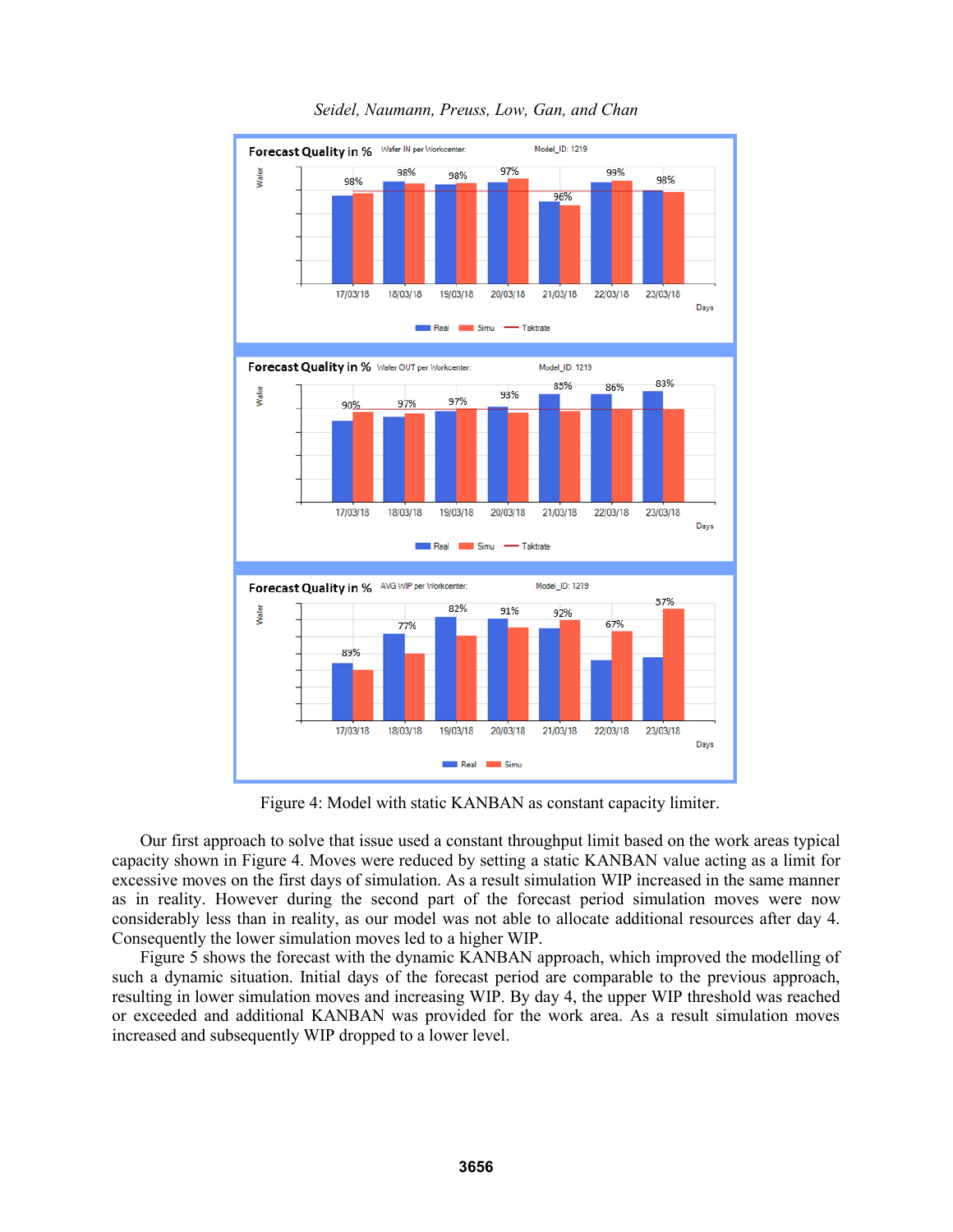

Figure 5: Model with dynamic KANBAN.

The dynamic KANBAN approach has significantly improved the forecast quality for both moves and WIP, in comparison to the original base model shown in Figure 6. The method how we measure forecast quality can be found in Seidel et. al. 2017.

# **5 CONCLUSIONS**

As seen in the earlier discussion, the KANBAN approach has helped us to improve the forecast quality significantly, and enables us to use the WIP forecast for production management and control. We are extending this modelling approach to all work areas where we observe oscillating WIP, and where the capacity and uptime are not the limiting factors. Some might argue that it is probably more straightforward to incorporate operator modelling, using actual operator schedules and allocations as part of the simulation model. But the reality is, the operator assignments do not always follow a plan, and the plan is always adapted based on production line situation.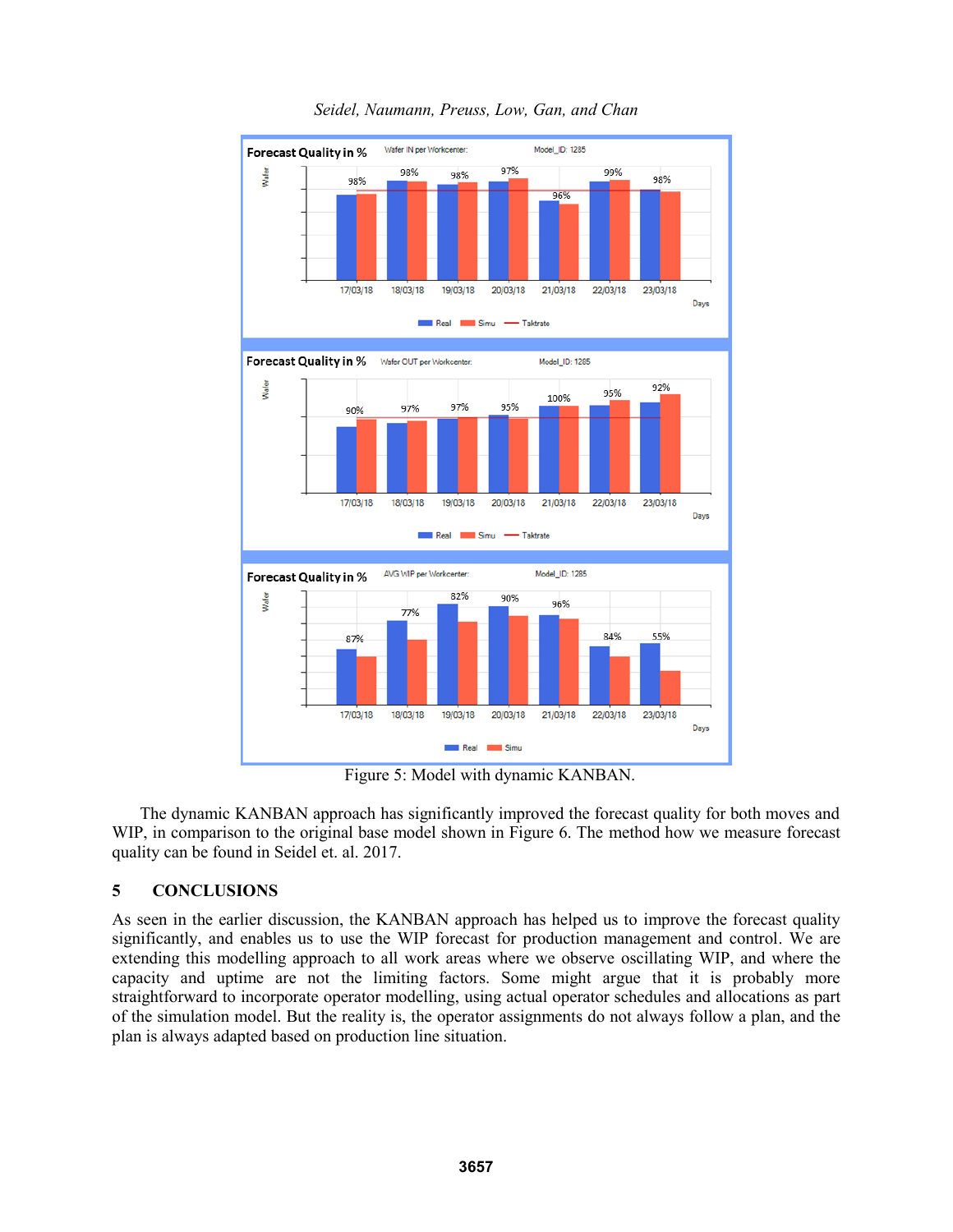

Figure 6: Move and WIP forecast quality for base model, static KANBAN and dynamic KANBAN.

The enhanced forecast quality with dynamic KANBAN modelling enables us to use the simulation model to provide the next 7 days forecast to production line, to facilitate a better planning of resource allocation, preventive maintenance planning, dedication releases, and priority lot journey forecast. This helps to move the production control away from a fire-fighting approach to a pro-active operation management approach.

The purpose of simulation can be to predict WIP and cycle times, but also to study the impact of certain influencing factors. Looking at the results, it becomes obvious that the operator allocation has a significant impact on both, WIP and cycle times. This allows production management to optimize operator allocation and the establishment of business procedures to reduce WIP and cycle times of work centers.

### **REFERENCES**

- Scholl, W., D. Noack, O. Rose, B. P. Gan, P. Lendermann, P. Preuss, and F. S. Pappert. 2011. "Implementation of a Simulation-based Short-term Lot Arrival Forecast in a Mature 200mm Semiconductor Fab". In *Proceedings of the 2011 Winter Simulation Conference*, edited by S. Jan et al., 1932-1943. Piscataway, New Jersey: IEEE.
- Seidel, G., B. P. Gan, C. W. Chan, C. F. Lee, A. M. Kam, A. Naumann, and P. Preuss. 2017. "Harmonizing Operations Management of Key Stakeholders in Wafer Fab using Discrete Event Simulation". In *Proceedings of the 2017 Winter Simulation Conference,* edit by W. K. V. Chan et al.. Piscataway, New Jersey: IEEE.
- Ohno, Taiichi. 1988*.* "Toyota Production System beyond large-scale production"*.* Productivity Press. pp. 25–28*.*

D-SIMLAB Technologies. 2018. Forecaster and Scenario Manager. http://www.d-simlab.com/category/ d-simcon/products-d-simcon/forecaster-and-scenario-manager, accessed August 24, 2018.

### **AUTHOR BIOGRAPHIES**

**GEORG SEIDEL** is Senior Staff Engineer of Infineon Technologies Austria AG (Villach, Austria). He has been involved in simulation, WIP flow management and Industrial Engineering topics since 2000. He was responsible for WIP flow management, especially for Lot dispatching at Infineon's site in Kulim (Malaysia) from 2012 until 2015. He is now responsible to rollout Fab Simulation in Kulim and Villach. He holds a Master degree of Technical Mathematics. His email address is  $geq$  seidel $@$ infineon.com.